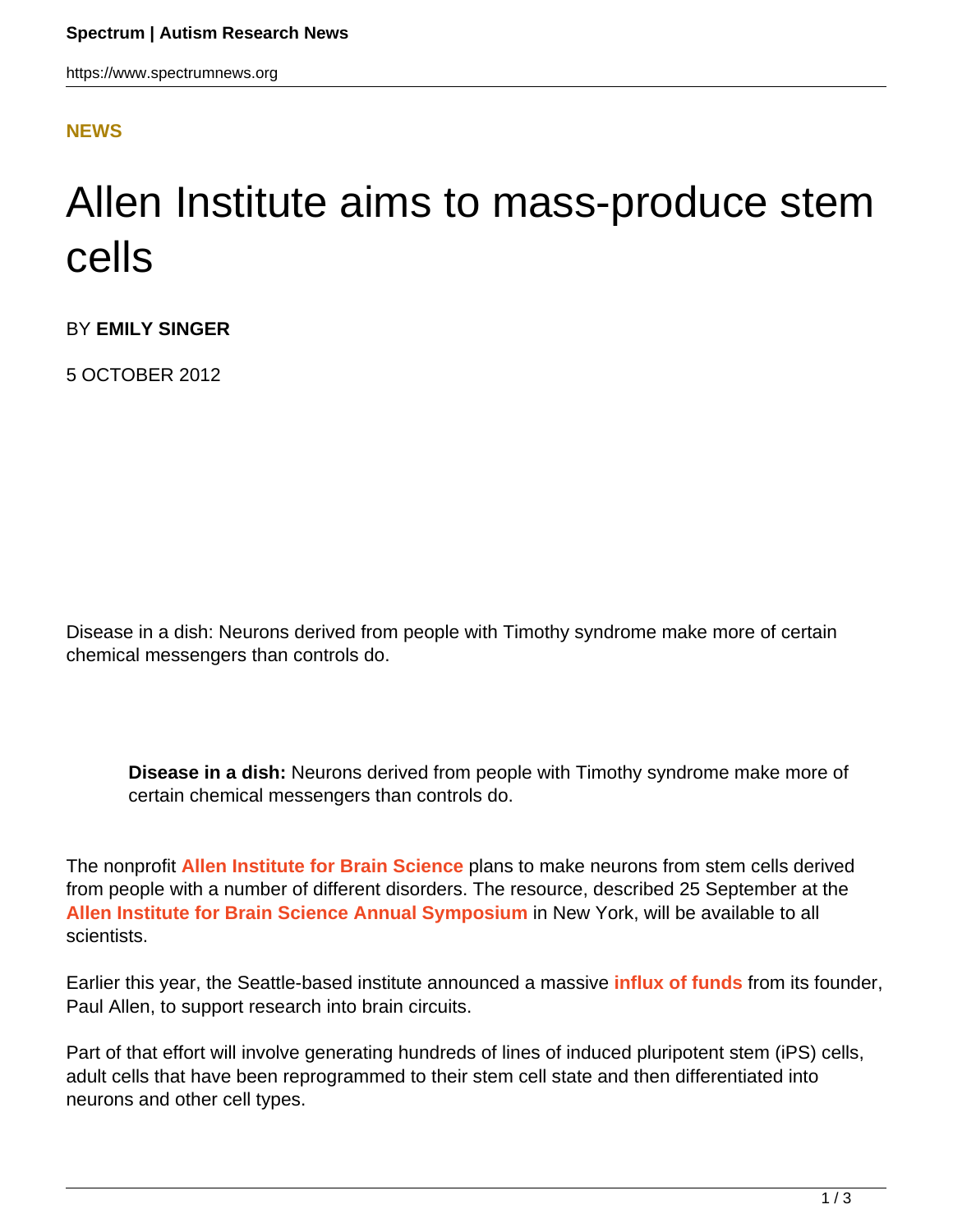**[Ricardo Dolmetsch](https://www.spectrumnews.org/investigator-profiles/2011/ricardo-dolmetsch-regenerating-the-cells-of-autism)**, who has joint appointments at the Allen Institute and Stanford University in California, will head the iPS cell effort. He leads a team that plans to adopt high-throughput tools developed for drug screening to generate and study these cells on a massive scale

"If they can develop a pipeline for producing iPS cells in a reproducible way, it would be very helpful," says **[Flora Vaccarino](/author/?author=https%3A%2Fid.sfari.org%2Ffloravaccarino)**, professor of child psychiatry and neurobiology at Yale University. "From our experience, it's really hard to make iPS cells. It takes two to three months to make and characterize a line well enough to convince yourself it's good quality."

But she cautions that the iPS field is still relatively young, and there are many ways to make these cells. "There is not yet a unique, established procedure to make iPS cells," she says.

## **Free cells:**

Dolmetsch is best known for his work generating **[iPS cells from people with Timothy syndrome](../../../news/2011/neurons-made-from-stem-cells-reveal-cellular-flaws-in-autism)**, a rare genetic disorder linked to autism. Studying neurons derived from the cells, his group uncovered molecular flaws — such as an excess of the chemical messenger catecholamine — that may underlie some symptoms of Timothy syndrome, and created a resource for screening drug candidates.

Expanding on that effort, the researchers have created 150 iPS cell lines from 50 people with autism, **[epilepsy](http://www.spectrumnews.org/wiki/epilepsy)**, schizophrenia or intellectual disability. They are also making and analyzing cells from a control population to determine how much variability in gene expression, neural activity and other factors exists among the general population.

Part of the Allen Institute scheme is to create stem cell lines with mutations in a number of genes important in brain development and neurodevelopmental disorders.

To do this, the researchers plan to use talens, enzymes that bind to a particular piece of DNA and can introduce mutations in specific genes. The researchers also plan to create talens designed to deliver fluorescent markers.

The resulting cell lines will allow scientists to compare cells that are genetically identical except for the mutated gene. (One of the **[concerns with comparing iPS cells](https://www.spectrumnews.org/conference-news/2012/roche-translational-neuroscience-symposium/debate-over-quality-of-adult-derived-stem-cells-rages-on)** from people who have disorders with cells from controls is that the differences in genetic background may dwarf the effect of the disease-linked genes.)

The cells should be well characterized — for example, by sequencing their whole genomes — to make sure that the reprogramming process did not introduce any major genetic variations, adds Vaccarino. Talens can sometimes introduce mutations outside the targeted area, she says.